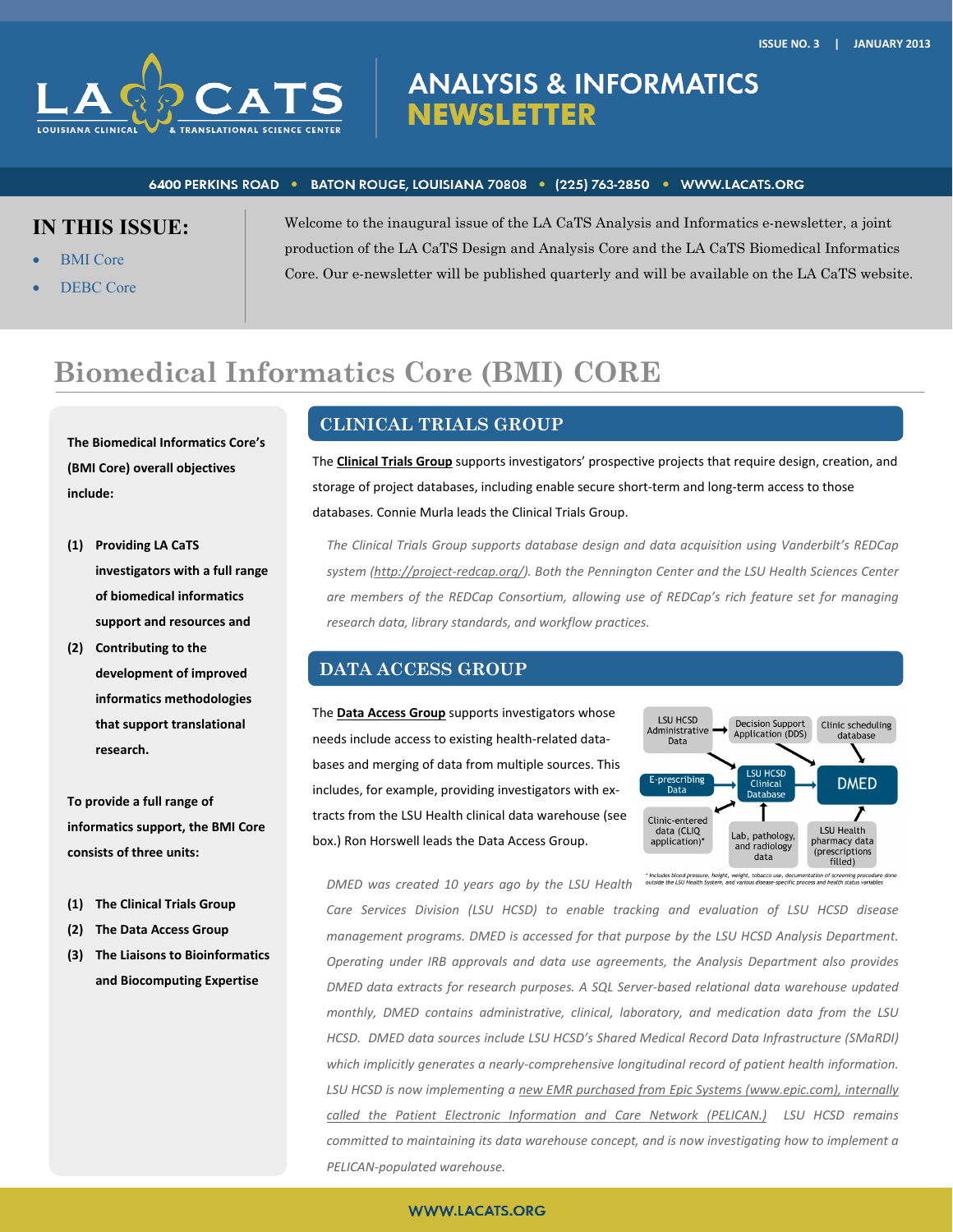**LBRN & LSU CCT Areas of Faculty Expertise** 

**LBRN & LSU CCT Developed Applications**

**Castle:** a suite of tools for data mining, cluster analysis, & visualization of results **P3Maps:** a graph‐based protein structure core calculation & conformation tool

Advanced data mining methodologies

Human‐computer interfaces and interaction

Data visualization for knowledge discovery

Image analysis and image classification Methodologies for rational drug discovery

Consultation on high performance computing (HPC)

Consultation on project design for genomics and proteomics

Methodologies for genomic, proteomic, and metabolomic analyses

**LABiViz:** visualization tools to identify patterns in biomedical data

**PC4:** a graph‐based data mining tool for analysis of protein structure

**INFUSE:** a tool for information fusion from heterogeneous sources **DARE:** HPC framework for Next Generation Sequencing analysis

**AIMS:** an image retrieval and classification engine



### **CORE'S LIAISONS TO BIOINFORMATICS AND BIOCOMPUTING EXPERTISE**

The **Core's Liaisons to Bioinformatics and Biocomputing Expertise** are available to help LA CaTS investigators who need consultation and collaboration on advances informatics and biocomputing needs, such as for genomic analyses, proteomic analyses, and data mining. The Liaisons are members of the Louisiana Biomedical Research Network's (LBRN) Bioinformatics, Biostatistics, and Computational Biology (BBC) core and include:

- ◆ Brygg Ullmer, PhD (LSU A&M Department of Computer Science and the Center for Computation and Technology)
- Hilary Thompson, PhD (LSU School of Public Health)
- Sumeet Dua, PhD ( Louisiana Tech University)
- Zhide Fang, PhD (LSU School of Public Health)

These liaisons jointly possess a broad range of expertise. But they also are well‐positioned to help investigators find and establish collaborations with methodological experts statewide. Accessible areas of expertise, as well as examples of applications developed by LBRN and CCT scientists, are shown in the box on the right.

#### **BMI CORE OBJECTIVES**

The BMI Core's objective is to provide LA CaTS investigators with a single point of access for such services and support, as shown in the following diagram:

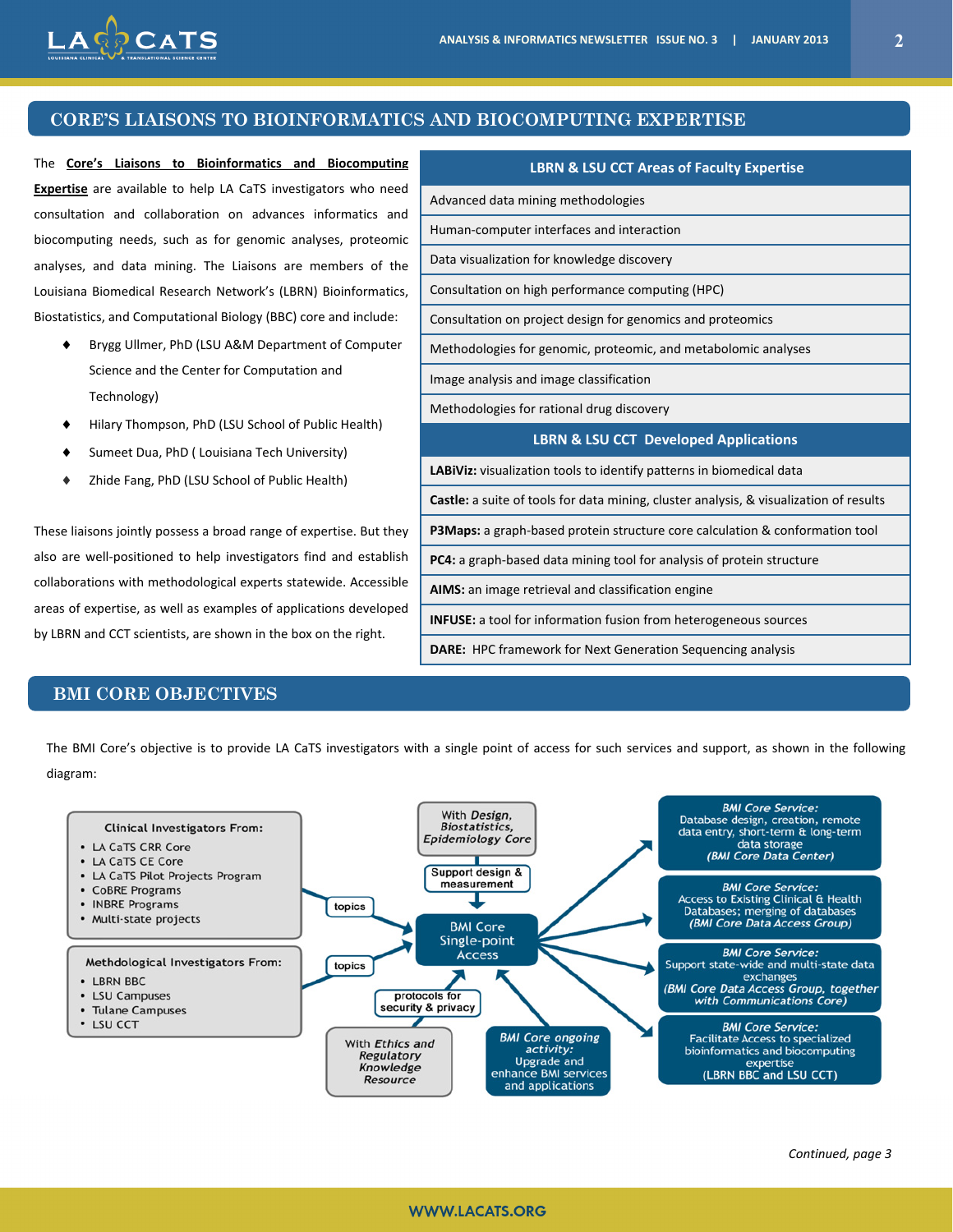

## *BMI CORE OBJECTIVES CONTINUED*

The BMI Core's objective of developing improved methodologies for translational research will be led by the **Core's BMI Methodological Collaborative**. This Collaborative's mission includes creating and implementing "enabling informatics applications," defined as applications which create informatics infrastructure capable of support many future LA CaTS projects.

The BMI Core's objective also include **supporting Louisiana CoBRE programs**. Over the next year, the Core plans to conduct seminars with each Louisiana CoBRE, so as to acquaint CoBRE investigators with informatics resources available to them through LA CaTS.

Like all of LA CaTS, the BMI Core has a close working relationship with the South Carolina Translational Research (SCTR) Institute and in particular with **SCTR's Biomedical Informatics Program** (BIP.) In the upcoming months, the BMI Core will be working with the BIP on a informatics benchmarking exercise designed to identify informatics best practices that LA CaTS and LSU may wish to adopt.

# **Design, Epidemiology, & Biostatistics Core**

The Design, Epidemiology, and Biostatistics Core's (DEBC) overall objec‐ tives include:

- **1.** Consolidating and expanding the design, epidemiology, and biosta‐ tistics resources at LA CaTS institutions,
- 2. Participating in and improving methodological education of future clinical and translational researchers, and
- 3. Developing new epidemiologic and biostatistical approaches and methods to better support translational research. The DEBC core consists of three senior faculty members with relevant expertise in their fields who will serve as facilitators. These facilitators (see boxes on right) are affiliated with the lead and collaborating insti‐ tutions that have substantial Design, Epidemiology and Biostatis‐ tics resources in Louisiana.

These faculties at the campuses of Pennington, LSU SPH and Tulane SPH have significant capacity to elevate the quality of translational research in Louisiana. There is a good mix of senior leadership and new faculty with strong commitment to classroom teaching; mentoring at under‐ graduate, graduate, post‐doctoral and faculty levels; collaborative re‐ search heavily focused in biomedical applications that translate across the basic, clinical and population sciences; and methodological research required to meet the changing dynamics of scientific inquiry. The facul‐ ties are highly productive as evidenced by their teaching and mentoring loads, publications and extramural funding. Some of the faculty areas of specific expertise most relevant to LA CaTS are shown in the table on the following page.

### **THE BIOSTATISTICS DEPARTMENT AT THE PENNINGTON BIOMEDICAL RESEARCH CENTER**

*This department includes two full‐time faculty biostatisticians, as well as several masters level statisticians. Dr. William Johnson directs that de‐ partment and coordinates LA CaTS support from Pennington biostatisti‐ cians. Dr. Johnson also serves as Director of the DEBC.* 

#### **THE BIOSTATISTICS PROGRAM IN THE LSU HEALTH SCIENCES CENTER SCHOOL OF PUBLIC HEALTH**

*The LSU SPH program includes nine full‐time faculty biostatisticians. Dr. Don Mercante is the Director of that program and coordinates LA CaTS support from LSU SPH biostatisticians as well as LA CaTS support from the LSU SPH Epidemiology Program.* 

#### **THE BIOSTATISTICS PROGRAM IN THE TULANE UNIVERSITY SCHOOL OF PUBLIC HEALTH & TROPICAL MEDICINE**

This department includes seven full‐time faculty biostatisticians. Dr. John Lefante coordinates LA CaTS support from that faculty as well as support from Tulane SPH epidemiologists.

#### **WWW.LACATS.ORG**